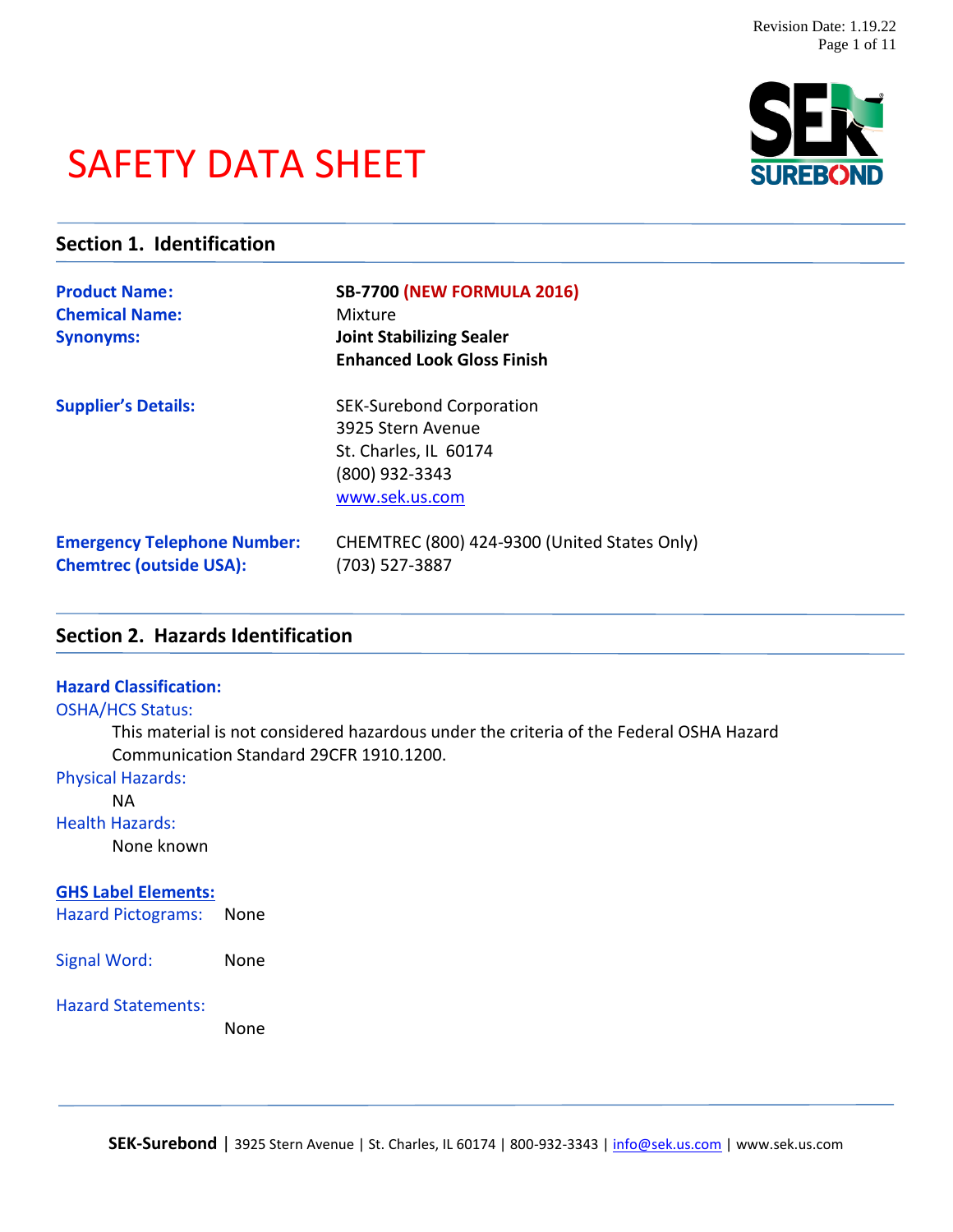# **Precautionary Statements:**

Prevention:

Keep out of reach of children. Use only outdoors in a well ventilated area. Do not breathe vapors, spray or mist. Wear protective gloves, clothing, face and eye protection if conditions warrant. Wash thoroughly after handling.

# Response:

**If swallowed:** Drink plenty of water. Call a poison center or doctor if you feel unwell.

**If on skin:** Wash with plenty of soap and water. Get medical attention if irritation occurs.

**If in eyes:** Rinse cautiously with water for several minutes. Remove contact lenses, if present and easy to do. Continue rinsing. Get medical attention if irritation occurs.

**In case of fire:** Use water, water fog, dry chemical, CO<sub>2</sub> or alcohol resistant foam to extinguish.

# Storage:

Keep in a cool place. Do not allow to freeze.

# Disposal:

Dispose of contents/container to an appropriate treatment and disposal facility in accordance with applicable laws and regulations, and product characteristics at time of disposal.

# Hazards not otherwise classified:

None known.

# **Section 3. Composition/Information on Ingredients**

| <b>Substance/Mixtures</b>             | Mixture                                                    |
|---------------------------------------|------------------------------------------------------------|
| <b>Chemical Name:</b>                 | ΝA                                                         |
| <b>Other Means of Identification:</b> | <b>SB-7700 (NEW FORMULA 2016)</b>                          |
|                                       | <b>Joint Stabilizing Sealer Enhanced Look Gloss Finish</b> |

# **CAS number/other identifiers:**

CAS Number: Mixture

| <b>Chemical Name</b>             | <b>Concentration</b> | <b>Additional Identification</b> |
|----------------------------------|----------------------|----------------------------------|
| Propylene glycol phenyl ether    | $< 1.0\%$            | CAS<br>770-35-4                  |
| Propylene glycol monobutyl ether | $< 1.0\%$            | CAS<br>5131-66-8                 |
| Proprietary Anti-Fungal Blend    | $< 0.05\%$           | Mixture                          |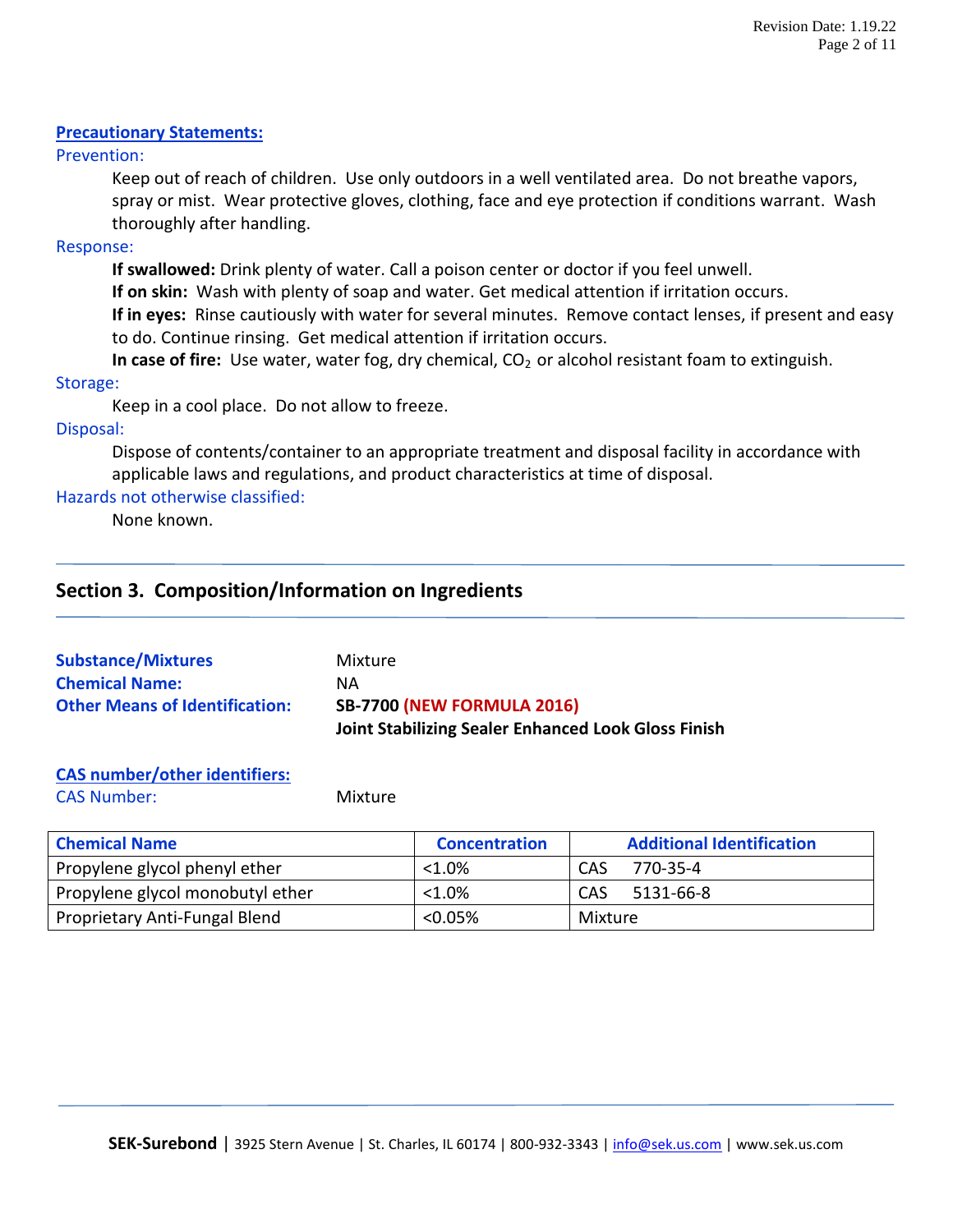# **Section 4. First Aid Measures**

## **Description of necessary first aid measures:**

#### General Advice:

First Aid responders should pay attention to self-protection and use the recommended protective clothing (chemical resistant gloves, splash protection). If potential for exposure exists refer to Section 8 for specific personal protective equipment.

#### Inhalation:

Move person to fresh air. If effects occur, consult a physician.

#### Skin Contact:

Wash off with plenty of water.

#### Eye Contact:

Immediately flush with water. If contact lenses are present, remove after the first 5 minutes, then continue flushing eyes for at least 15 minutes. Obtain medical attention without delay, preferably with an ophthalmologist. Suitable emergency eye wash facility should be immediately available.

#### Ingestion:

If swallowed, see medical attention. Do not induce vomiting unless directed to do so by medical personnel.

#### **Most Important Symptoms/Effects (both acute and delayed):**

Aside from the information found under 'Description of necessary first aid measures' (above) and 'Indication of immediate medical attention and special treatment needed' (below), any additional important symptoms and effects are described in Section 11: Toxicology Information.

#### **Indication of Immediate Medical Attention and Special Treatment Needed (if necessary):**

Notes to Physician: Treatment of exposure should be directed at the control of symptoms and the clinical condition of the patient.

# **Section 5. Firefighting Measures**

#### **Extinguishing Media:**

Suitable Extinguishing Media:

Water fog or fine spray. Dry chemical fire extinguishers. Carbon dioxide fire extinguishers. Foam. Alcohol resistant foams (ATC type) are preferred. General purpose synthetic foams (including AFFF) or protein foams may function, but will be less effective. Water fog, applied gently, may be used as a blanket for fire extinguishment.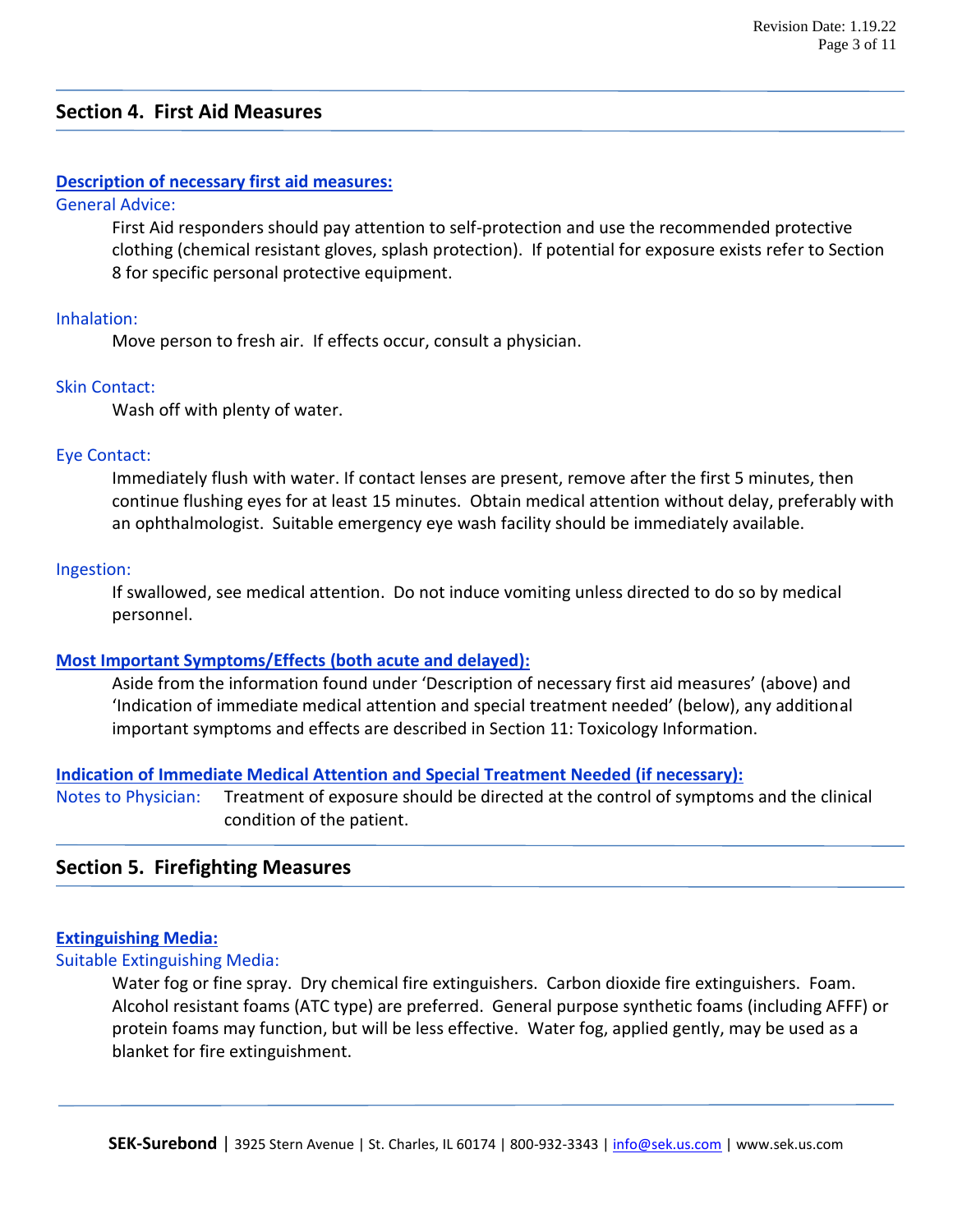# Unsuitable Extinguishing Media:

None known.

## **Special Hazards Arising from the Substance or Mixture:**

#### Hazardous combustion products:

During a fire, smoke may contain the original material in addition to combustion products of varying composition which may be toxic and/or irritating. Combustion products may include and are not limited to: carbon monoxide, carbon dioxide.

# **Advice for Firefighters:**

## Firefighting procedures:

Keep people away. Isolate fire and deny unnecessary entry. Burning liquids may be moved by flushing with water to protect personnel and minimize property damage. Water fog, applied gently, may be used as a blanket for fire extinguishment.

# Special Protective Equipment for Firefighters:

Wear positive-pressure self-contained breathing apparatus (SCBA) and protective firefighting clothing (includes firefighting helmet, coat trousers, boots, and gloves.) If protective equipment is not available or not used, fight fire from a protected location or safe distance.

# **Section 6. Accidental Release Measures**

#### **Personal Precautions, Protective Equipment and Emergency Procedures:**

Isolate area. Keep unnecessary and unprotected personnel from entering the area. Use appropriate safety equipment. For additional information, refer to Section 8, Exposure Controls and Personal Protection. Refer to Section 7, Handling and Storage for additional precautionary measures.

#### **Environmental Precautions:**

Prevent from entering into soil, ditches, sewers, waterways and/or groundwater. See Section 12, Ecological Information.

#### **Methods and Materials for Containment and Cleaning Up:**

Small spills: Absorb with materials such as: sand, clay, or vermiculite. Collect in suitable and properly labeled containers.

Large spills: Contain spilled material if possible. Pump into suitable and properly labeled containers. See Section 13, Disposal Considerations, for additional information.

# **Section 7. Handling and Storage**

#### **Precautions for Safe Handling:**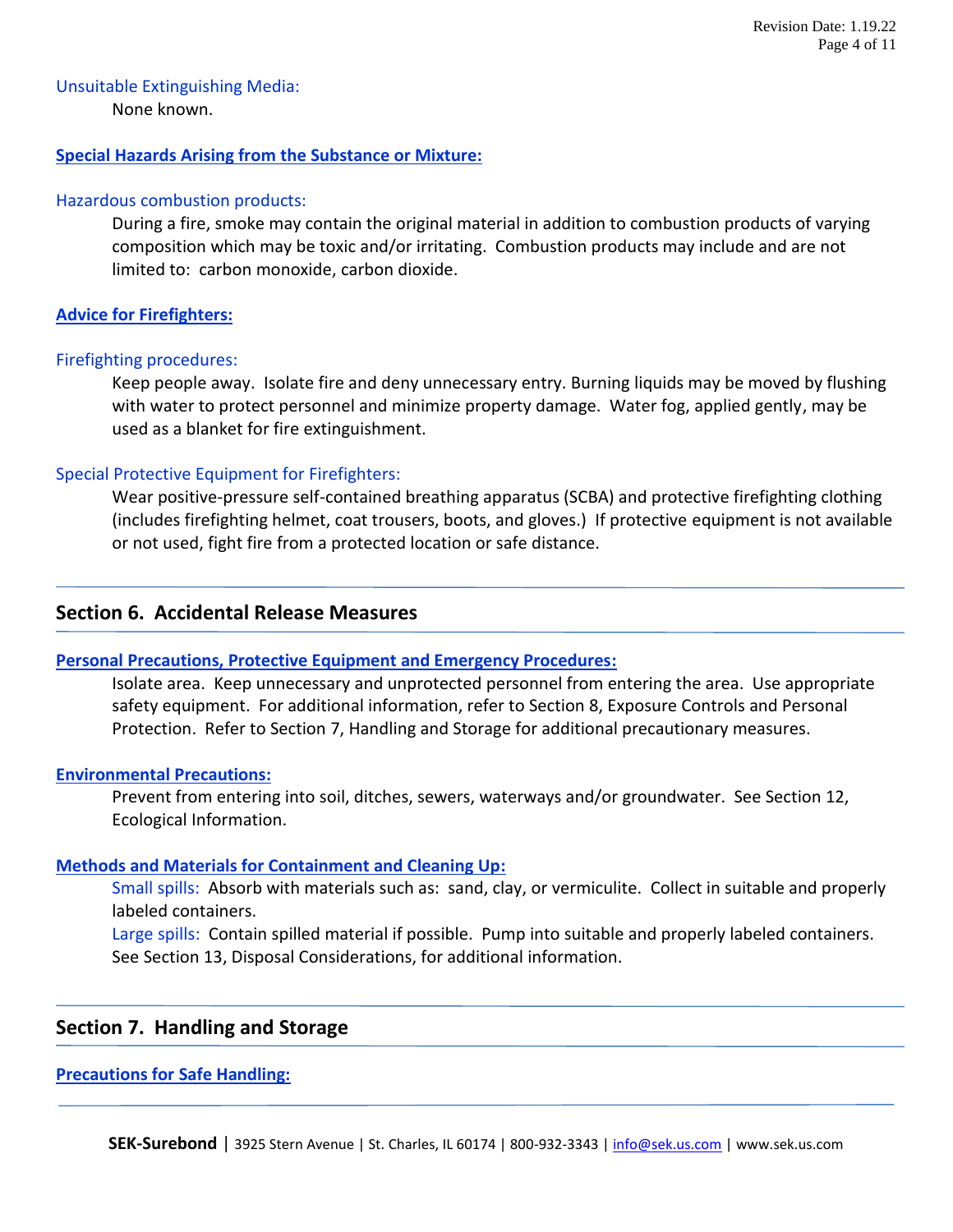Do not get in eyes. Avoid contact with skin and clothing. Wash thoroughly after handling. Keep container closed. Use with adequate ventilation. See Section 8, Exposure Controls and Personal Protection.

## **Conditions for Safe Storage, Including any Incompatibilities:**

Keep container tightly closed and in a well-ventilated place. Store away from heat. Do not allow to freeze.

# **Storage stability:**

Shelf life, use within: 24 months

# **Section 8. Exposure Controls/Personal Protection**

## **Control Parameters:**

Occupational Exposure Limits: None established.

## **Exposure Controls:**

## Appropriate Engineering Controls:

Use local exhaust ventilation, or other engineering controls to maintain airborne levels below exposure limit requirements or guidelines. If there are no applicable exposure limit requirements or guidelines, general ventilation should be sufficient for most operations. Local exhaust ventilation may be necessary for some operations.

# **Individual Protection Measures, Such As Personal Protective Equipment:**

# **Eye/Face Protection:**

Use chemical goggles.

# **Skin Protection:**

#### Hand Protection:

Use gloves chemically resistant to this material when prolonged or frequently repeated contact could occur. Examples of preferred glove barrier materials include: Butyl rubber and Ethyl vinyl alcohol laminate ("EVAL"). Examples of acceptable glove barrier materials include: Natural rubber ("latex"), Neoprene, Nitrile/butadiene rubber ("nitrile" or NBR), and Polyvinyl chloride ("PVC" or "vinyl"). NOTICE: The selection of a specific glove for a particular application and duration of use in a workplace should also take into account all relevant workplace factors such as, but not limited to: other chemicals which may be handled, physical requirements (cut/puncture protection, dexterity, thermal protection), potential body reactions to glove materials, as well as the instructions/specifications provided by the glove supplier.

#### Other Protection: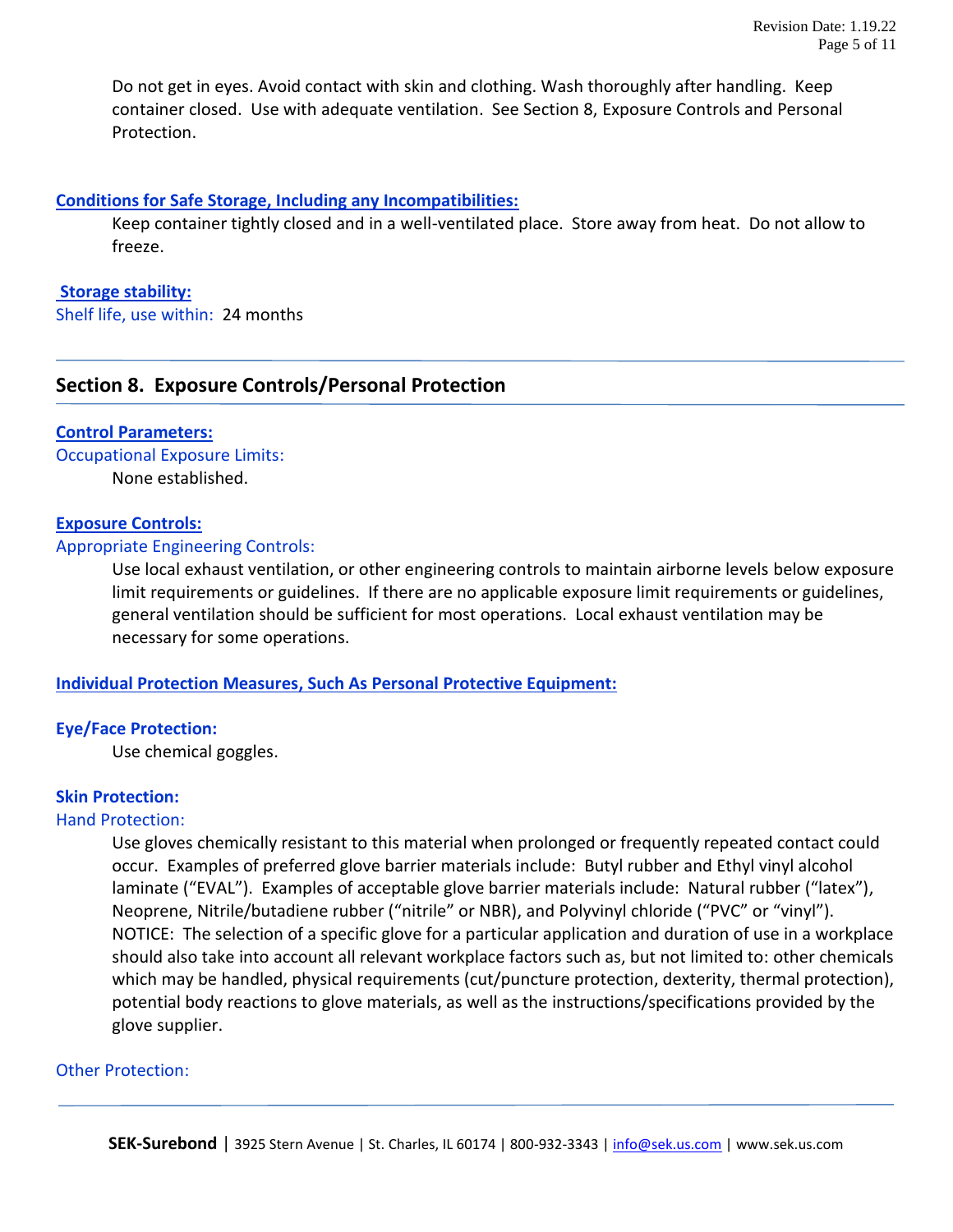Wear clean, body-covering clothing.

#### **Respiratory Protection:**

Respiratory protection should be worn when there is a potential to exceed the exposure limit requirements or guidelines. If there are no applicable exposure limit requirements or guidelines, wear respiratory protection when adverse effects, such as respiratory irritation or discomfort have been experienced, or where indicated by your risk assessment process. Use an approved air-purifying respirator when vapors are generated at increased temperatures or when dust or mist is present. The following should be effective types of air-purifying respirators: organic vapor cartridge with a particulate pre-filter.

# **Section 9. Physical and Chemical Properties**

| Information on basic physical and chemical properties: |  |  |  |
|--------------------------------------------------------|--|--|--|
|                                                        |  |  |  |

| Liquid                                   |
|------------------------------------------|
| Milky white                              |
| Mild                                     |
| No test data available                   |
| No test data available                   |
| $0^{\circ}$ C (32 $^{\circ}$ F)          |
| 100° C (212° F)                          |
| Not determined                           |
| No test data available                   |
| Not determined                           |
| Not determined                           |
| 17 mm at 20° C (68° F) estimated         |
| Not determined                           |
| 1.02 at 20° C (68° F) / 20° C ASTM D4052 |
| miscible                                 |
| Not determined                           |
| Not determined                           |
| No test data available                   |
| No test data available                   |
| No test data available                   |
| Not explosive                            |
| None                                     |
| Mixture                                  |
| No test data available                   |
|                                          |

NOTE: The physical data presented above are typical values and should not be construed as a specification.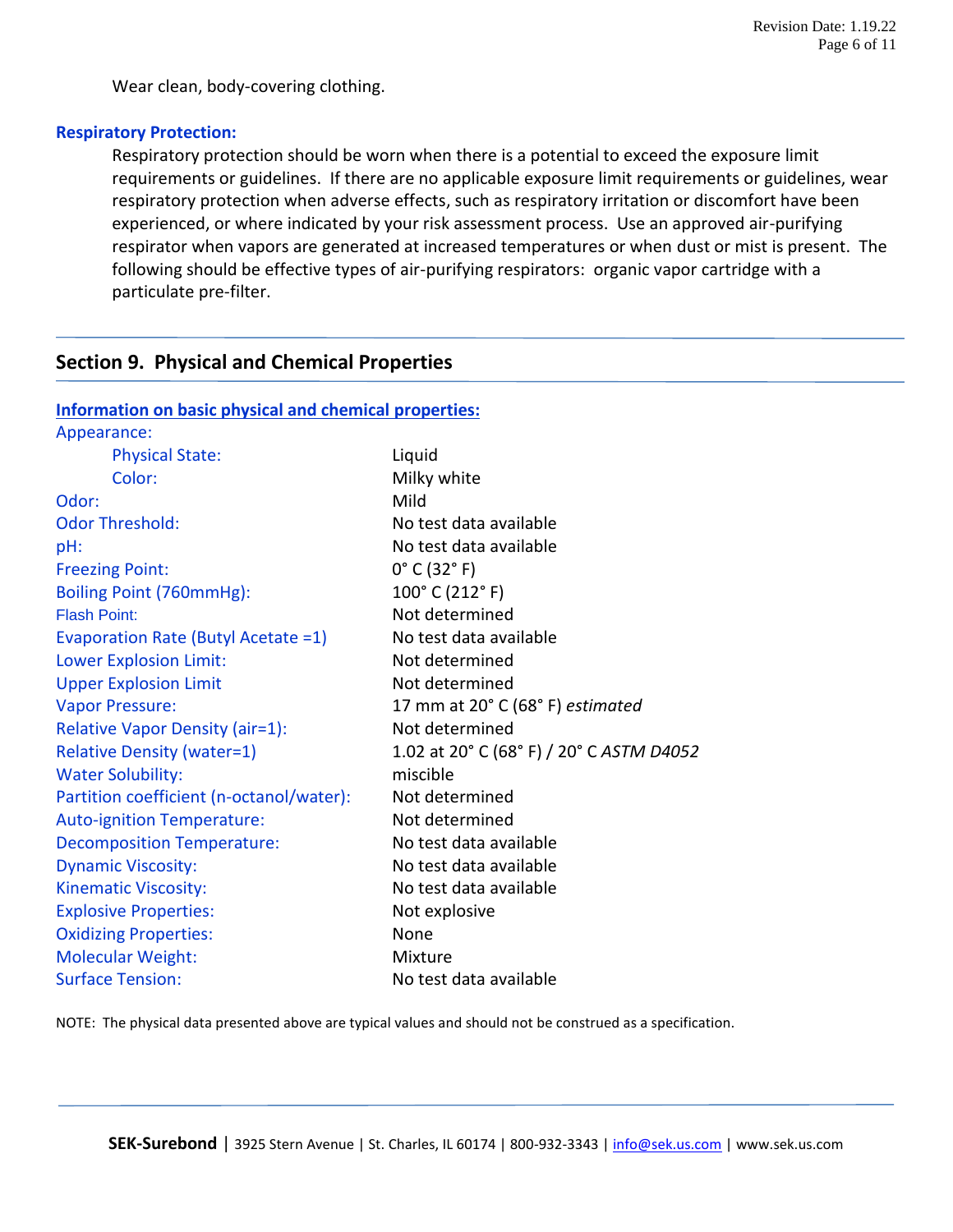# **Section 10. Stability and Reactivity**

| Reactivity:                                | No data available.                                                                                                                                                                                        |
|--------------------------------------------|-----------------------------------------------------------------------------------------------------------------------------------------------------------------------------------------------------------|
| <b>Chemical Stability:</b>                 | Thermally stable at typical use temperatures.                                                                                                                                                             |
| <b>Possibility of Hazardous Reactions:</b> | Polymerization will not occur.                                                                                                                                                                            |
| <b>Conditions to Avoid:</b>                | None known.                                                                                                                                                                                               |
| <b>Incompatible Materials:</b>             | Avoid contact with: strong acids, strong bases, and strong<br>oxidizers.                                                                                                                                  |
| <b>Hazardous Decomposition Products:</b>   | Decomposition products depend upon temperature, air supply<br>and the presence of other materials. Decomposition products can<br>include and are not limited to: aldehydes, ketones and organic<br>acids. |

# **Section 11. Toxicological Information**

*Toxicological information on this product or its components appear in this section when such data is available.*

## **Acute Toxicity:**

## **Acute Oral Toxicity:**

Low toxicity if swallowed. Small amounts incidentally as a result of normal handling operations are not likely to cause injury; however, swallowing larger amounts may cause injury.

LD-50, Rat, >2,000 mg/kg (Propylene glycol phenyl ether)

LD-50, Rat, 3300 mg/kg (Propylene glycol monobutyl ether)

#### **Acute Dermal Toxicity:**

Prolonged skin contact is unlikely to result in absorption of harmful amounts.

LD-50, Rat, > 2,000 mg/kg (Propylene glycol phenyl ether)

LD-50, Rat, >2000 mg/kg (Propylene glycol monobutyl ether)

#### **Acute Inhalation Toxicity:**

At room temperature, vapors are minimal due to low volatility. Vapor from heated material or mist may be hazardous on single exposure. For respiratory irritation and narcotic effects: no relevant data found.

# **Skin Corrosion/Irritation:**

Prolonged contact may cause slight skin irritation with local redness.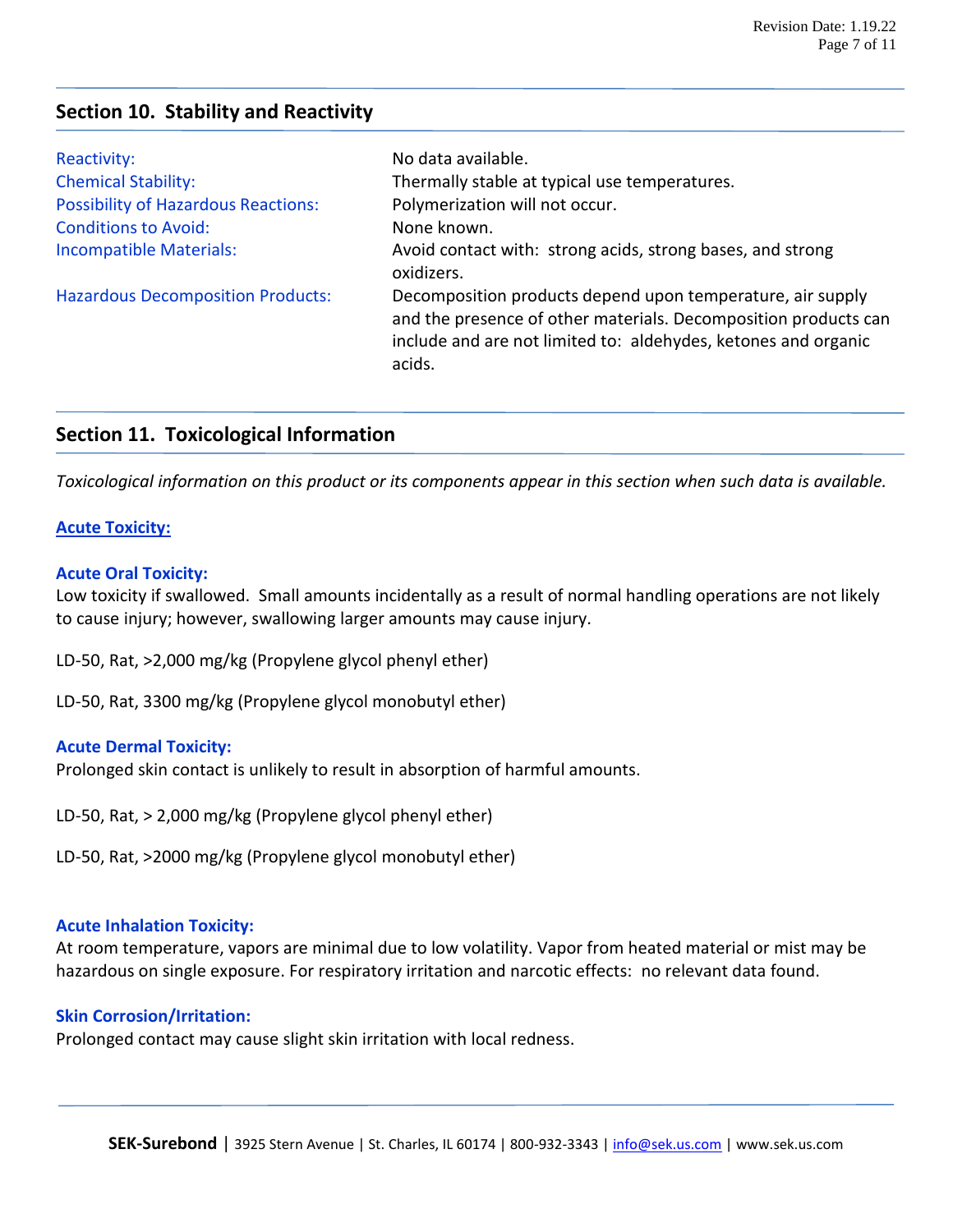#### **Serious Eye Damage/Eye Irritation:**

May cause mild eye irritation.

#### **Sensitization:**

Not expected to be a source of skin sensitization.

For respiratory sensitization: No relevant data found.

**Specific Target Organ Systemic Toxicity – Single Exposure:** Available data are inadequate to determine single exposure specific target organ toxicity.

**Specific Target Organ Systemic Toxicity – Repeated Exposure:** Base on available data, repeated exposures are not anticipated to cause additional significant adverse effects.

**Carcinogenicity:** No relevant data found.

**Teratogenicity:** None expected under normal usage conditions.

**Reproductive Toxicity:** Not expected to interfere with reproduction.

**Mutagenicity:** In vitro genetic toxicity studies expected to be negative.

#### **Aspiration Hazard:**

Base on physical properties, not likely to be an aspiration hazard.

# **Section 12. Ecological Information**

*Eco toxicological information on this products or its components appear in this section when such data is available.* 

#### **Toxicity:**

# **Acute Toxicity to Fish":**

Material is practically non-toxic to aquatic organisms on an acute basis. LC50, Pimephales promelas (fathead minnow), static test, 96 hour, 280 mg/l, OECD Test Guideline 203 or Equivalent (Propylene glycol phenyl ether)

#### **Acute Toxicity to Aquatic Invertebrates:**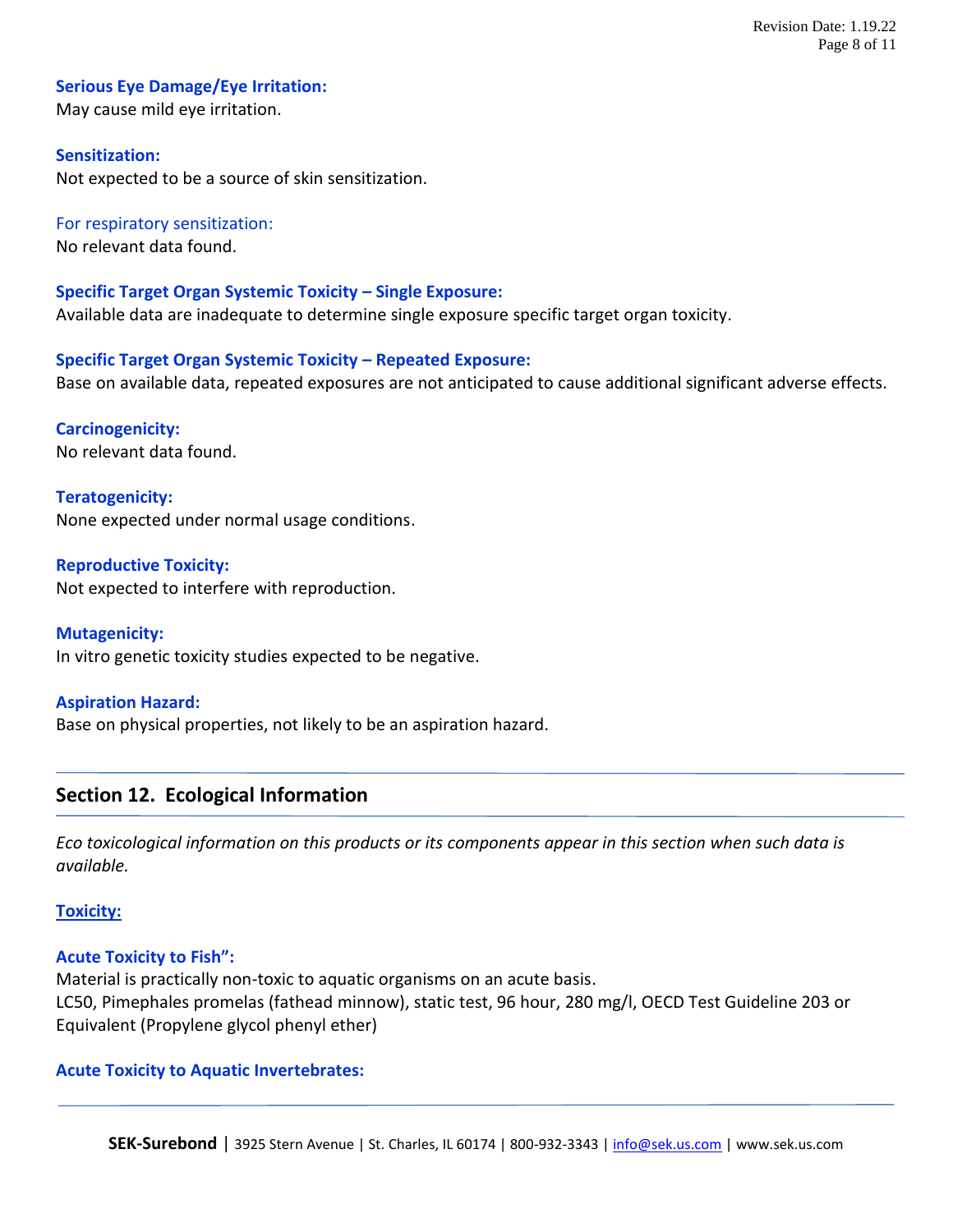LC50, Daphnia magna (Water flea), static test, 48 hour, 370 mg/l, OECD Test Guideline 202 or Equivalent (Propylene glycol phenyl ether)

# **Acute Toxicity to Algae/Aquatic Plants:**

EC50, Desmodesmus subspicatus (green algae), static test, 72 hour, Growth rate inhibition, > 100 mg/l, EU Method C.3 (Algal Inhibition test)

# **Persistence and Degradability:**

**Biodegradability:** Material is readily biodegradable. Passes OECD test(s) for ready biodegradability. Biodegradation rate may increase in soil and/or water with acclimation.

| Biodegradation:<br>Photodegratation | Expected to be readily biodegradable.                               |
|-------------------------------------|---------------------------------------------------------------------|
| <b>Atmospheric Half-Life:</b>       | ND                                                                  |
| <b>Bio accumulative Potential:</b>  |                                                                     |
| Bioaccumulation:                    | Bio concentration potential is low (BCF < 100 or Log Pow < 3).      |
| Partition coefficient:              |                                                                     |
| n-octanol/water log Pow):           | ND                                                                  |
| <b>Mobility in Soil:</b>            | Potential for mobility in soil is very high (Koc between 0 and 50). |
| Partition coefficient (Koc):        | ND                                                                  |

# **Section 13. Disposal Considerations**

**Disposal Methods:** DO NOT DUMP INTO ANY SEWERS, ON THE GROUND, OR INTO ANY BODY OF WATER. All disposal practices must be in compliance with all Federal, State/Provincial and local laws and regulations. Regulations may vary in different locations. Waste characterizations and compliance with applicable laws are the responsibility solely of the waste generator. AS YOUR SUPPLIER, WE HAVE NO CONTROL OVER THE MANAGEMENT PRACTICES OR MANUFACTURING PROCESSES OF PARTIES HANDLING OR USING THIS MATERIAL. THE INFORMATION PRESENTED HERE PERTAINS ONLY TO THE PRODUCT AS SHIPPED IN ITS INTENDED CONDITION AS DESCRIBED IN SDS SECTION 3: COMPOSITION/INFORMATION ON INGREDIENTS. FOR UNUSED & UNCONTAMINATED PRODUCT, THE PREFERRED OPTIONS INCLUDE SENDING TO A LICENSED, PERMITTED INCINERATOR OR OTHER THERMAL DESTRUCTION DEVICE.

# **Section 14. Transport Information**

**DOT:**

Not regulated for transport.

# **Classification for SEA transport (IMO-IMDG):**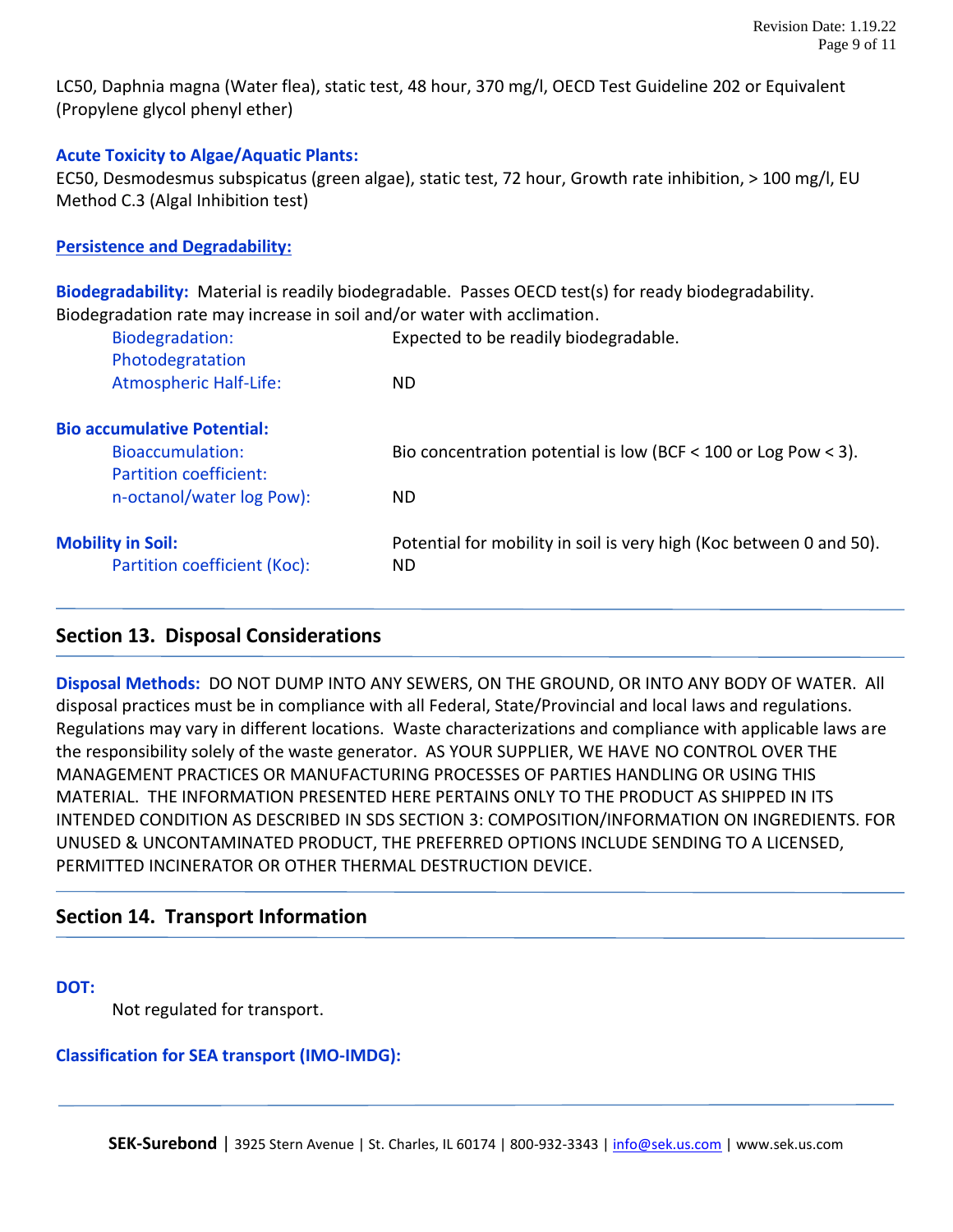Not regulated for transport.

# **Classification for AIR transport (IATA/ICAO):**

Not regulated for transport.

This information is not intended to convey all specific regulatory or operational requirements/information relating to this product. Transportation classifications may vary by container volume and may be influenced by regional or country variations in regulations. Additional transportation system information can be obtained through an authorized sales or customer service representative. It is the responsibility of the transporting organization to follow all applicable laws, regulations and rules relating to the transportation of the material.

# **Section 15. Regulatory Information**

#### **OSHA Hazard Communication Standard**:

This product is not a "Hazardous Chemical" as defined by the OSHA Hazard Communication Standard, 29 CFR 1910.1200.

# **Superfund Amendments and Reauthorization Act of 1986 Title III (Emergency Planning and Community Right-to-Know Act of 1986) Sections 311 and 312:**

Acute Health Hazard (Propylene glycol phenyl ether, Propylene glycol monobutyl ether).

# **Superfund Amendments and Reauthorization Act of 1986 Title III (Emergency Planning and Community Right-to-Know Act of 1986) Section 313:**

This material does not contain any chemical components with known CAS numbers that exceed the threshold reporting levels established by SARA Title III, Section 313.

#### **Pennsylvania Worker and Community Right-To-Know Act:**

To the best of our knowledge, this product does not contain chemicals at levels which require reporting under this statute.

#### **California PROP 65:**

WARNING: This product can expose you to diuron, which is known to the State of California to cause cancer. For more information go to [www.P65Warnings.ca.gov.](http://www.p65warnings.ca.gov/)

#### **United States TSCA Inventory (TSCA):**

All components of this product are in compliance with the inventory listing requirements of the U.S. Toxic Substances Control Act (TSCA) Chemical Substance Inventory.